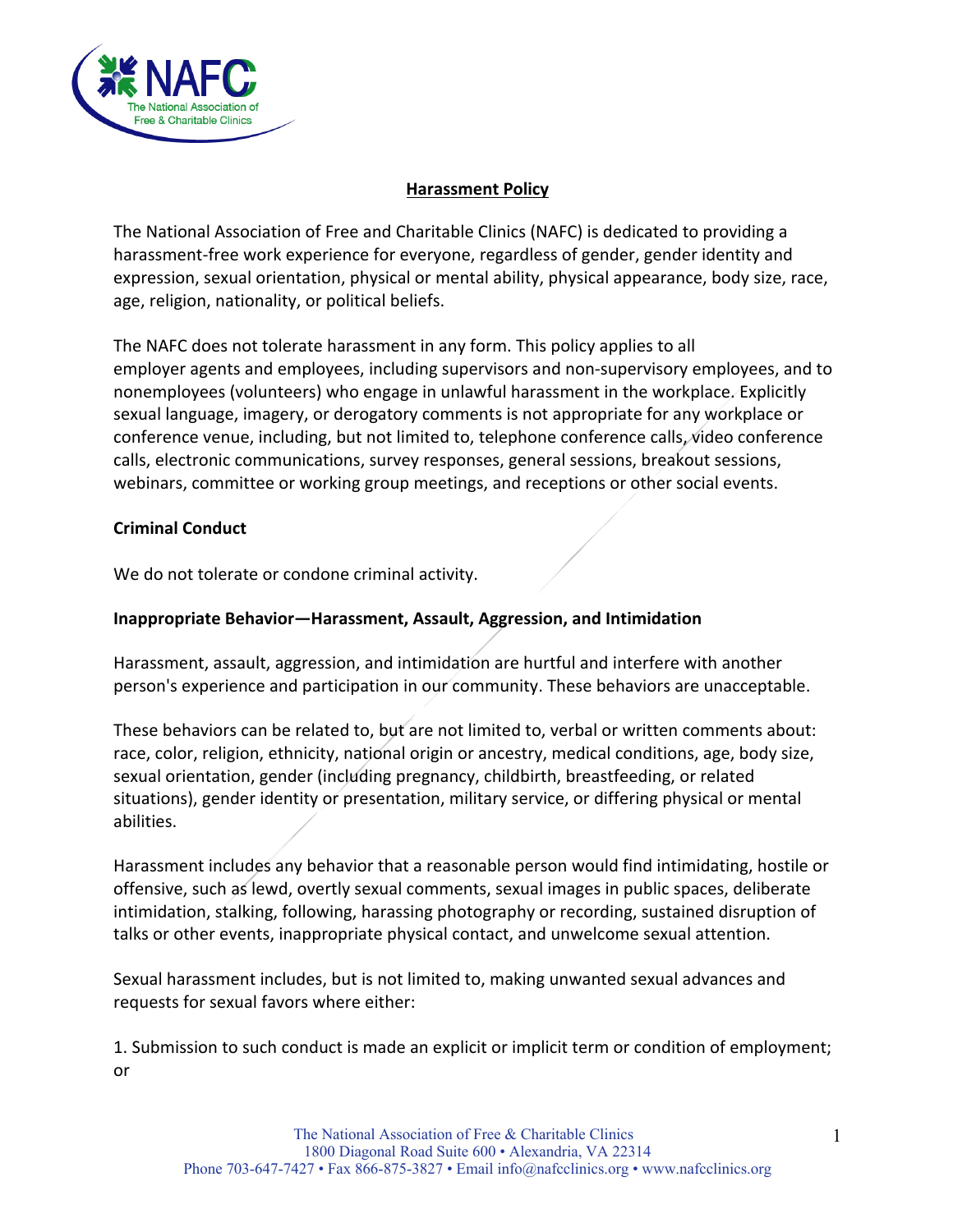

2. Submission to or rejection of such conduct by an individual is used as the basis of employment decisions affecting such individual; or

3. Such conduct has the purpose or effect of substantially interfering with an individual's work performance or creating an intimidating, hostile, or offensive working environment

Inappropriate behavior can take many forms such as

- slurs;
- jokes;
- derogatory statements; written or spoken
- foul or obscene language;
- offensive clothing;
- leering;
- stalking;
- staring;
- gestures;
- pictures,
- drawings or cartoons;
- violating personal space by impeding or blocking another person's movement or otherwise physically interfering with them;
- harassing photography or recordings;
- unwanted or offensive letters or poems;
- offensive email, voicemail messages or social media postings;
- unwanted or inappropriate touching;
- unwanted or inappropriate advances;
- physical and/or sexual assault;
- $\bullet$  sustained disruption of talks or other events;
- advocating for, or encouraging, any of the above behavior.

# **Enforcement**

Inappropriate behavior will not be tolerated. Employees who violate this policy are subject to discipline up to and including the possibility of immediate discharge.

#### **Reporting**

If you are being harassed, notice that someone else is being harassed, or have any other concerns*, and you feel comfortable speaking with the offender*, please inform the offender that they have affected you negatively. Oftentimes, the offending behavior is unintentional, and the accidental offender and offended will resolve the incident by having that initial discussion.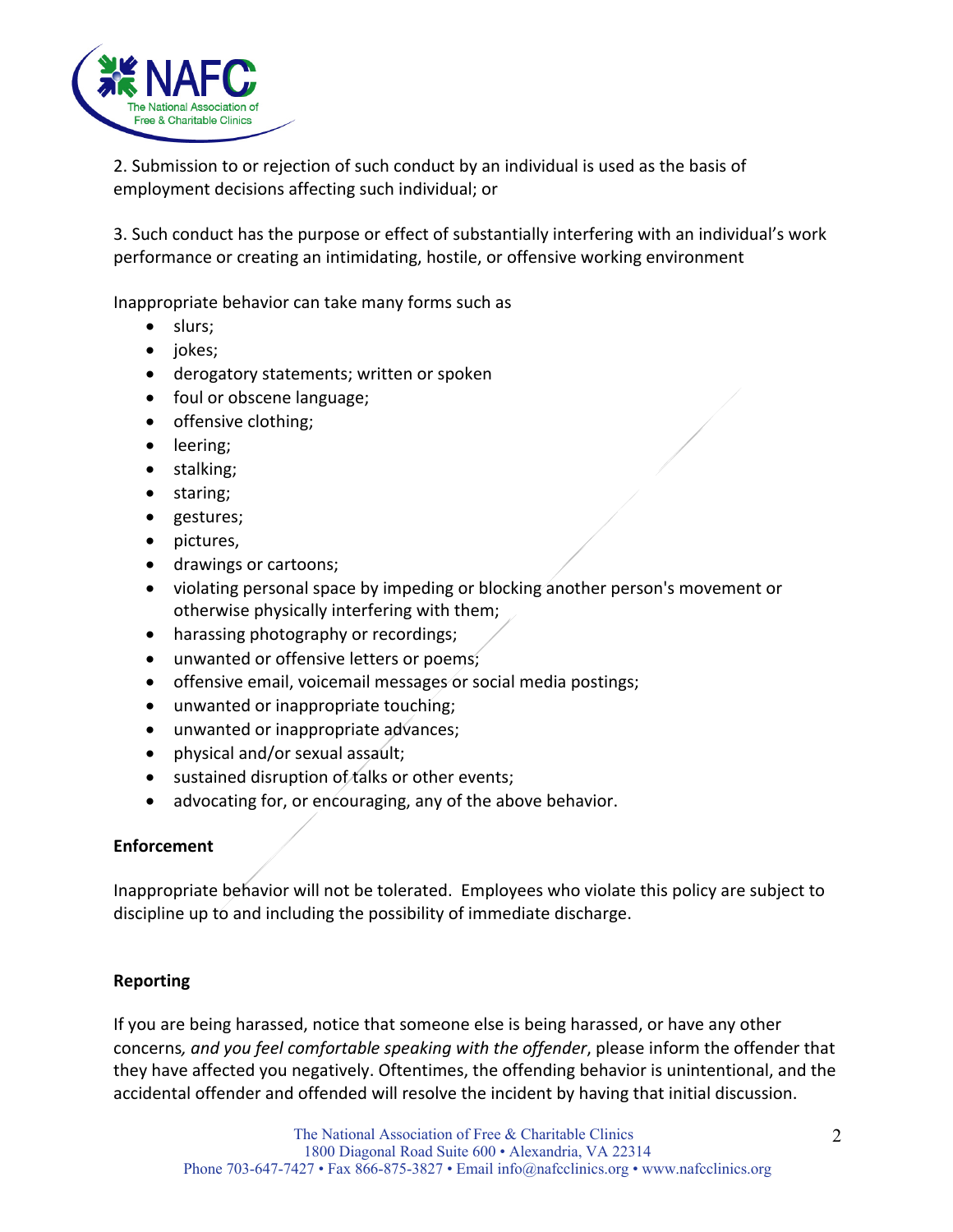

The NAFC recognizes that there are many reasons speaking directly to the offender may not be advisable or reasonable.

Otherwise, if you are being harassed, notice that someone else is being harassed, or have any other concerns, or if someone makes you or anyone else feel unsafe or unwelcome, please report it as soon as possible.

You can make a report either personally or anonymously.

### **Anonymous Report**

You can make an anonymous report here https://www.emailmeform.com/builder/form/2v9tebYy318dgfRV4d9DGwEz While the NAFC cannot follow up on an anonymous report with you directly, we will fully investigate it and take whatever action is necessary to prevent a recurrence.

# **Personal Report**

Any employee or other person who believes he or she has been harassed by a coworker, supervisor, or agent of NAFC or by a nonemployee should promptly report the facts of the incident or incidents and the names of the individual(s) involved to his or her supervisor, the CEO or to NAFC Counsel:

NAFC General Counsel Tony Young (ayoung@kkblaw.com) Will Woodlee (wwoodlee@kkblaw.com) Kleinfeld, Kaplan, & Becker, LLP 1850 M Street NW – Suite 800 Washington, DC 20036 202-223-5120 www.kkblaw.com

Once in receipt of a complaint, the NAFC will undertake a prompt, thorough, objective and good faith investigation of the harassment allegations. If the organization determines that harassment has occurred, effective remedial action will be taken in accordance with the circumstances involved. Any employee determined by the NAFC to be responsible for harassment will be subject to appropriate disciplinary action, up to and including termination.

Employees will not be retaliated against for filing a complaint and/or assisting in a complaint or investigation process. Further, we will not tolerate or permit retaliation by supervisors or coworkers against any complainant or anyone assisting